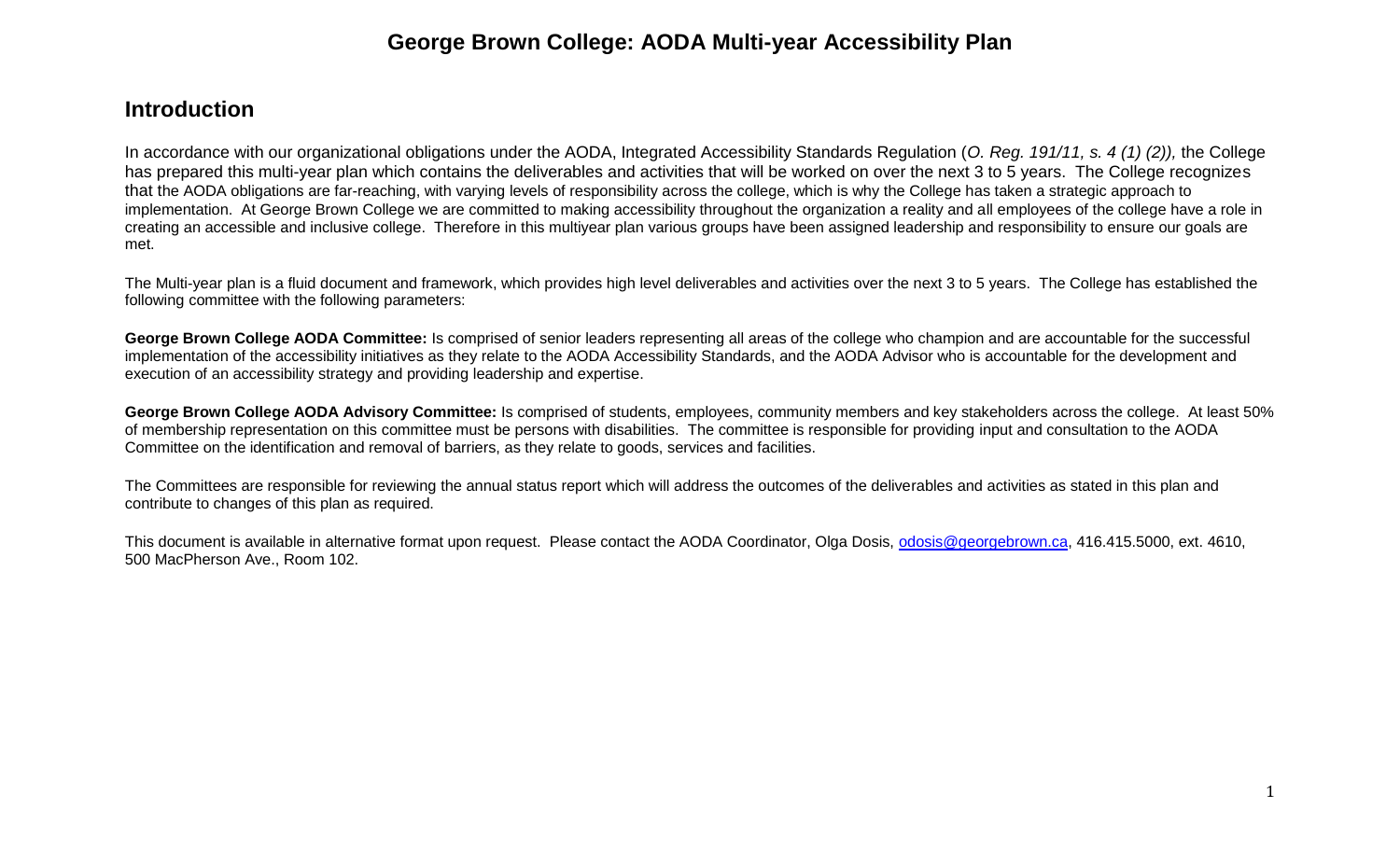## **AODA, Customer Service Standard (O. Reg. 429/07) December 2012**

| Year                     | <b>Customer Service Standard</b><br><b>Compliance Deadline Jan 1,</b><br>2010                                                                                                                                                                                                                                                         | <b>Deliverables</b>                                                                                                                       | <b>Activities</b>                                                                                                                                                                                                                                                                                                                                                            | <b>Responsibility</b>                                                                                             | <b>Complete</b>                                                       | <b>In Progress</b> | Ongoing                   |
|--------------------------|---------------------------------------------------------------------------------------------------------------------------------------------------------------------------------------------------------------------------------------------------------------------------------------------------------------------------------------|-------------------------------------------------------------------------------------------------------------------------------------------|------------------------------------------------------------------------------------------------------------------------------------------------------------------------------------------------------------------------------------------------------------------------------------------------------------------------------------------------------------------------------|-------------------------------------------------------------------------------------------------------------------|-----------------------------------------------------------------------|--------------------|---------------------------|
| $\overline{2}$<br>0<br>0 | s. 3 Policies, practices, procedures<br>• Establish polices, practices and<br>procedures on providing goods or<br>services to persons with disabilities<br>according to principles set out in<br>regulation.<br>• Create document describing<br>policies, procedures and practices;<br>provide upon request in alternative<br>format. | • Establish college CSS policy.<br>• Ensure document developed is<br>accessible.<br>• Post policy on college AODA web<br>page (Jan 2009). | • Policy written, approved and posted on the<br>GBC AODA website.<br>• Communicate policy using brochures,<br>emails to divisions / departments /<br>presentations.<br>• Creation of a bookmark introducing the<br>CSS. Distribution across the college<br>community.<br>• Continued commitment to distribution of<br>bookmarks.<br>• Increase communication strategy around | <b>AODA</b><br>Coordinator<br><b>Staff</b>                                                                        | $\boldsymbol{\mathsf{X}}$<br>X<br>X<br>X<br>$\boldsymbol{\mathsf{X}}$ |                    | $\boldsymbol{\mathsf{X}}$ |
|                          |                                                                                                                                                                                                                                                                                                                                       |                                                                                                                                           | college-wide AODA CSS obligations.<br>• Commit to a communication blitz two times<br>a year to reinforce obligations under the<br>CSS.                                                                                                                                                                                                                                       | <b>Development</b><br><b>All Divisions /</b><br><b>Departments</b>                                                | X                                                                     |                    | X                         |
|                          | s.3(4)<br>• Must communicate with a person<br>with a disability in a manner that<br>training.<br>takes into account their disability.                                                                                                                                                                                                 | Include in CSS policy.<br>Include in content of CSS                                                                                       | A Way with Words brochure was created<br>and posted on AODA website<br>Continued distribution of brochures at all<br>staff and student orientations.                                                                                                                                                                                                                         | <b>AODA</b><br>Coordinator                                                                                        | $\boldsymbol{\mathsf{X}}$                                             |                    | X                         |
|                          |                                                                                                                                                                                                                                                                                                                                       |                                                                                                                                           | ASL staff Interpreter position (2009)<br>$\bullet$                                                                                                                                                                                                                                                                                                                           | College<br><b>Commitment</b>                                                                                      | $\boldsymbol{\mathsf{X}}$                                             |                    |                           |
|                          |                                                                                                                                                                                                                                                                                                                                       |                                                                                                                                           | Service Centers purchased UbiDuo<br>Technology to support communication                                                                                                                                                                                                                                                                                                      | <b>Service Centers:</b><br>Registration,<br>Learning<br>Commons,<br><b>Disability</b><br><b>Service, Security</b> | $\mathsf{X}$                                                          |                    |                           |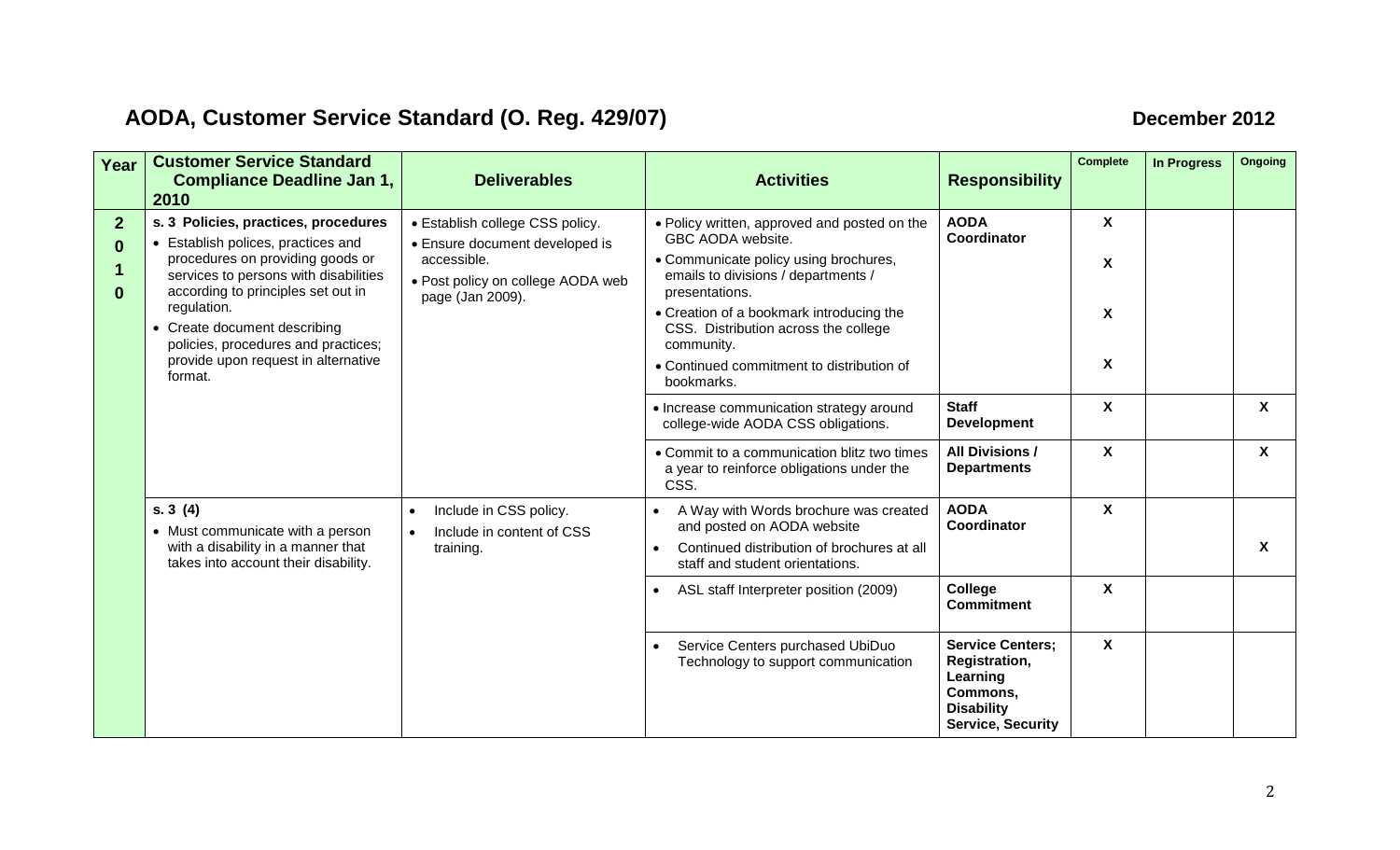| Year | <b>Customer Service Standard</b><br><b>Compliance Deadline Jan 1,</b><br>2010                                                                                                                                                                                                   | <b>Deliverables</b>                                                                                                                                                                              | <b>Activities</b>                                                                                                                                                                                                     | <b>Responsibility</b>                                                                                                                             | <b>Complete</b> | <b>In Progress</b> | <b>Ongoing</b>            |
|------|---------------------------------------------------------------------------------------------------------------------------------------------------------------------------------------------------------------------------------------------------------------------------------|--------------------------------------------------------------------------------------------------------------------------------------------------------------------------------------------------|-----------------------------------------------------------------------------------------------------------------------------------------------------------------------------------------------------------------------|---------------------------------------------------------------------------------------------------------------------------------------------------|-----------------|--------------------|---------------------------|
|      | s. 4 Use of service animals and<br>support persons<br>• Establish policies, practices and<br>procedures around a person with a<br>disability being accompanied by a                                                                                                             | Include a commitment statement<br>in CSS policy - Jan 2009.<br>Inform employees of internal<br>$\bullet$<br>resource persons if questions<br>arise.                                              | • Statement included in CSS Policy                                                                                                                                                                                    | <b>AODA</b><br>Coordinator                                                                                                                        | <b>X</b>        |                    |                           |
|      | service animal or support person.<br>Create document describing<br>policies, practices and procedures;<br>provide upon request.                                                                                                                                                 |                                                                                                                                                                                                  | • Continued commitment on communicating<br>this obligation.                                                                                                                                                           | <b>AODA</b><br>Coordinator,<br>Diversity, Equity,<br><b>Human Rights</b><br><b>Services Office</b><br><b>Disability</b><br><b>Services Office</b> |                 |                    | $\boldsymbol{\mathsf{X}}$ |
|      | s. 5 Notice of temporary disruptions<br>• Provide public notice of disruption in<br>facilities or services by posting on<br>premises or on website.<br>• Include in notice reason for<br>disruption, anticipated duration, and<br>description of alternatives, if<br>available. | • Inform everyone of this obligation.<br>• Include information in CSS policy.<br>• Develop templates to address<br>planned, temporary and<br>permanent disruptions for facilities<br>management. | • Commitment written into policy.<br>• Information on steps to be taken written<br>into policy.<br>• Templates developed for facilities<br>management.<br>• Communication to all service areas on this<br>obligation. | <b>AODA</b><br>Coordinator<br><b>Facilities</b><br><b>Management</b><br><b>Service Areas</b>                                                      | X<br>X<br>X     |                    | $\boldsymbol{\mathsf{X}}$ |
|      | Create a document describing steps<br>to be taken for temporary<br>disruptions; provide upon request.                                                                                                                                                                           |                                                                                                                                                                                                  |                                                                                                                                                                                                                       |                                                                                                                                                   |                 |                    |                           |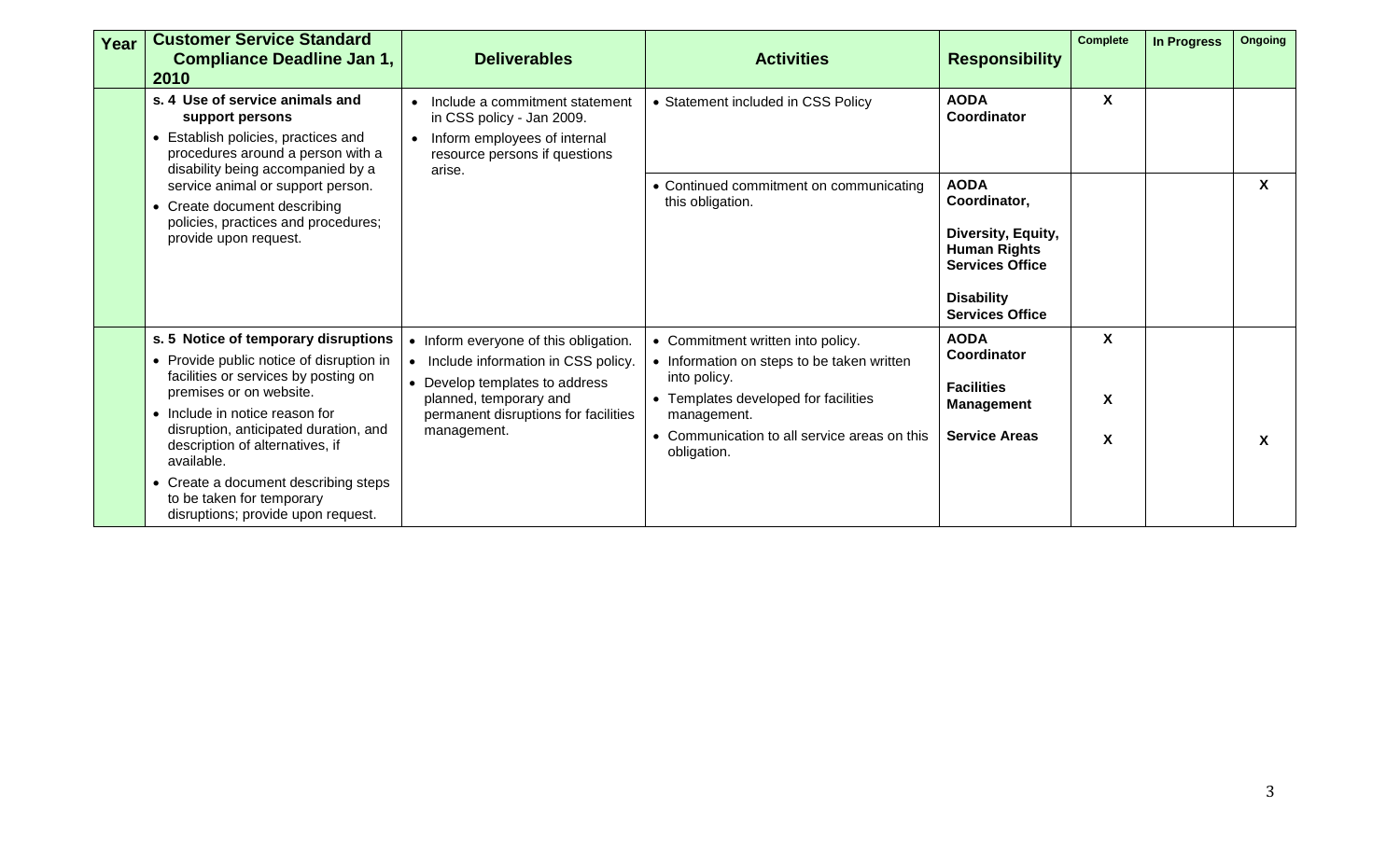| Year                                   | <b>Customer Service Standard</b><br><b>Compliance Deadline Jan 1,</b>                                                                                                                                                                                                                                                                                                                                                                                                                                                                                                                                                                                                                                       | <b>Deliverables</b>                                                                                                                                                                                                                                                                                                                | <b>Activities</b>                                                                                                                                                                                                                                                                                                                                                                                                                                                                                                                                                                                                                                                                                                                                                                                                                                                                                                                                                                                                                                                                                                                                                                      | <b>Responsibility</b>                                                                                                      | <b>Complete</b>                                                                         | <b>In Progress</b> | Ongoing                   |
|----------------------------------------|-------------------------------------------------------------------------------------------------------------------------------------------------------------------------------------------------------------------------------------------------------------------------------------------------------------------------------------------------------------------------------------------------------------------------------------------------------------------------------------------------------------------------------------------------------------------------------------------------------------------------------------------------------------------------------------------------------------|------------------------------------------------------------------------------------------------------------------------------------------------------------------------------------------------------------------------------------------------------------------------------------------------------------------------------------|----------------------------------------------------------------------------------------------------------------------------------------------------------------------------------------------------------------------------------------------------------------------------------------------------------------------------------------------------------------------------------------------------------------------------------------------------------------------------------------------------------------------------------------------------------------------------------------------------------------------------------------------------------------------------------------------------------------------------------------------------------------------------------------------------------------------------------------------------------------------------------------------------------------------------------------------------------------------------------------------------------------------------------------------------------------------------------------------------------------------------------------------------------------------------------------|----------------------------------------------------------------------------------------------------------------------------|-----------------------------------------------------------------------------------------|--------------------|---------------------------|
|                                        | 2010                                                                                                                                                                                                                                                                                                                                                                                                                                                                                                                                                                                                                                                                                                        |                                                                                                                                                                                                                                                                                                                                    |                                                                                                                                                                                                                                                                                                                                                                                                                                                                                                                                                                                                                                                                                                                                                                                                                                                                                                                                                                                                                                                                                                                                                                                        |                                                                                                                            |                                                                                         |                    |                           |
| $\overline{2}$<br>$\bf{0}$<br>$\bf{0}$ | s. 6 Training for staff<br>• Provide training to<br>Employees, agents,<br>$\circ$<br>volunteers who deal with the<br>public or others on behalf of<br>college.<br>Everyone who participates in<br>developing the college's<br>policies, practices and<br>procedures governing<br>providing goods or services to<br>public or others.<br>• Include training on specific topics set<br>out in the regulation.<br>• Provide training on ongoing basis to<br>reflect any changes to policies,<br>practices and procedures.<br>Create document describing training<br>policy, summary of content and<br>details of when provided.<br>• Keep records of training provided,<br>including dates and number trained. | • Develop CSS training policy.<br>• Develop CSS training<br>• Informed Staff Development of<br>obligation and requested them to<br>adopt delivery of the training in<br>2009.<br>• Develop process to provide<br>training on an on-going basis.<br>• Develop process to keep records<br>of training, dates and numbers<br>trained. | • Policy on CSS training incorporated into<br>CSS policy.<br>• Developed e-tool module in partnership<br>with Algonquin College, Colleges Ontario<br>(Enabling Change Partnership Program).<br>· Senior management committee requested<br>to communicate obligation for employees<br>in divisions to complete training.<br>• Developed manuals to offer alternative<br>training approach, and to contribute toward<br>compliance where hiring practices are not<br>processed through HR.<br>• Communicated link to online training to all<br>employees.<br>• Distributed letter and training manuals to<br>each area of college.<br>• Integrated the training requirement into the<br>HR hiring practices for full-time employees.<br>• Communicated to all divisions the<br>requirement for all new hires outside HR<br>processes (Con Ed instructors, part-time<br>staff, students) to complete the online<br>training.<br>· Implemented process to encourage<br>compliance for all employees through the<br>SD web page.<br>• Staff Development continued<br>commitment to raising awareness of CSS<br>training obligations.<br>Develop a strategy to address all AODA<br>$\bullet$ | <b>AODA</b><br>Coordinator<br><b>Senior</b><br><b>Management</b><br><b>Committee</b><br><b>Staff</b><br><b>Development</b> | $\mathbf{X}$<br>X<br>Χ<br>X<br>X<br>X<br>$\mathsf{X}$<br>$\boldsymbol{\mathsf{X}}$<br>X |                    | $\boldsymbol{\mathsf{X}}$ |
|                                        |                                                                                                                                                                                                                                                                                                                                                                                                                                                                                                                                                                                                                                                                                                             |                                                                                                                                                                                                                                                                                                                                    | training obligations.                                                                                                                                                                                                                                                                                                                                                                                                                                                                                                                                                                                                                                                                                                                                                                                                                                                                                                                                                                                                                                                                                                                                                                  |                                                                                                                            |                                                                                         |                    | $\mathbf{x}$              |
|                                        | s. 7 Feedback process<br>• Establish process for receiving and                                                                                                                                                                                                                                                                                                                                                                                                                                                                                                                                                                                                                                              | Establish process.<br>$\bullet$<br>Create communication brochures<br>$\bullet$                                                                                                                                                                                                                                                     | Established process (2009).<br>$\bullet$<br>Created marketing material to<br>$\bullet$                                                                                                                                                                                                                                                                                                                                                                                                                                                                                                                                                                                                                                                                                                                                                                                                                                                                                                                                                                                                                                                                                                 | <b>AODA</b><br>Coordinator                                                                                                 | X<br>$\boldsymbol{\mathsf{X}}$                                                          |                    |                           |
|                                        | responding to feedback; make<br>information about process publicly<br>available.                                                                                                                                                                                                                                                                                                                                                                                                                                                                                                                                                                                                                            | Set up process on AODA web<br>$\bullet$<br>page for feedback.                                                                                                                                                                                                                                                                      | communicate new feedback process<br>(2009).                                                                                                                                                                                                                                                                                                                                                                                                                                                                                                                                                                                                                                                                                                                                                                                                                                                                                                                                                                                                                                                                                                                                            | <b>Everyone</b>                                                                                                            |                                                                                         |                    |                           |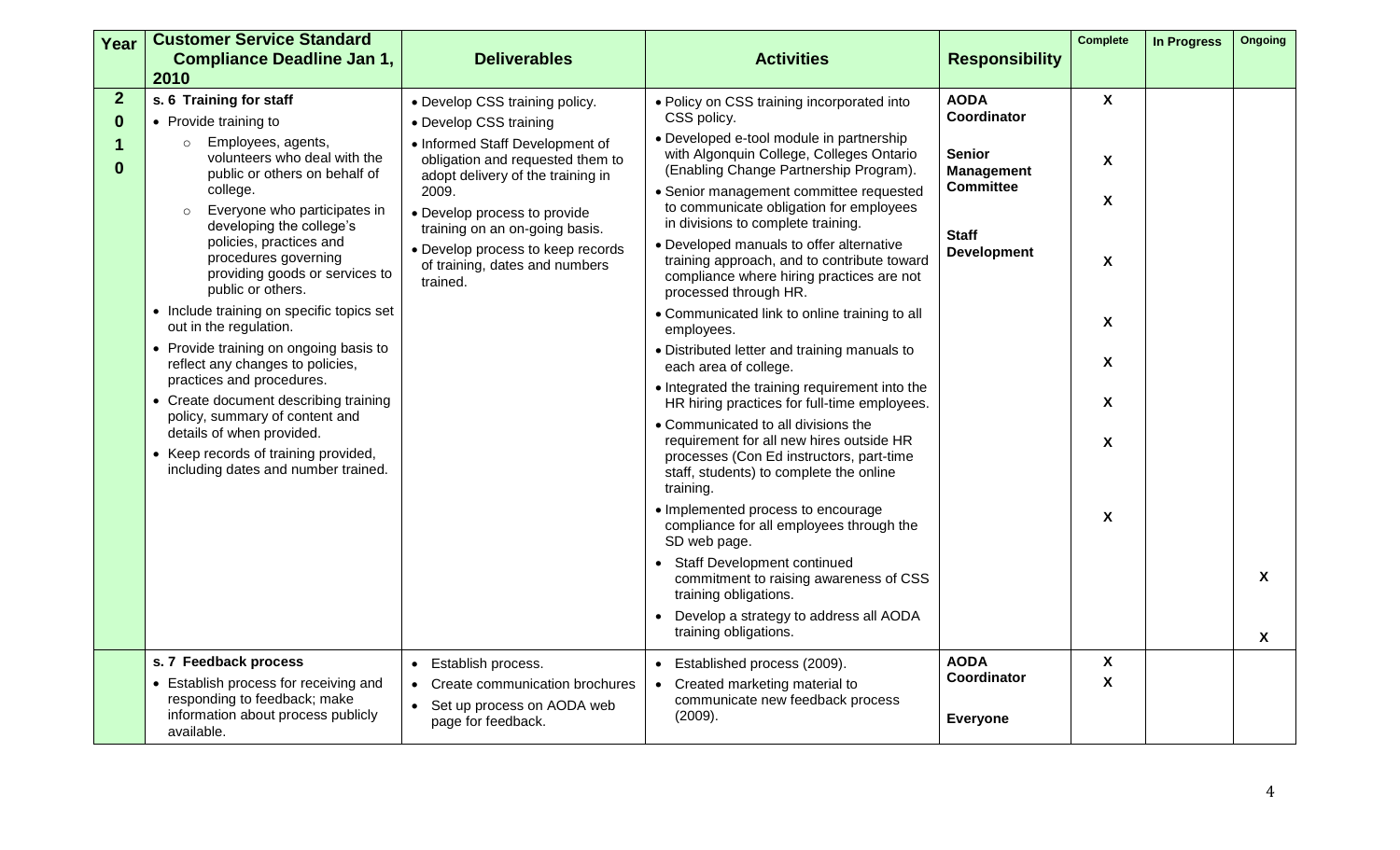| Year                       | <b>Customer Service Standard</b><br><b>Compliance Deadline Jan 1,</b><br>2010                                                                                                                                                    | <b>Deliverables</b>                                                                                                                                                                                                           | <b>Activities</b>                                                                                                                                                                                                                                                                                                                                                                                         | <b>Responsibility</b>                                                                                   | <b>Complete</b>  | <b>In Progress</b> | <b>Ongoing</b> |
|----------------------------|----------------------------------------------------------------------------------------------------------------------------------------------------------------------------------------------------------------------------------|-------------------------------------------------------------------------------------------------------------------------------------------------------------------------------------------------------------------------------|-----------------------------------------------------------------------------------------------------------------------------------------------------------------------------------------------------------------------------------------------------------------------------------------------------------------------------------------------------------------------------------------------------------|---------------------------------------------------------------------------------------------------------|------------------|--------------------|----------------|
| $\overline{2}$<br>$\bf{0}$ | • Create a document describing<br>process; make available on request.                                                                                                                                                            |                                                                                                                                                                                                                               | Developed a strategy to ensure this<br>feedback process is aligned with<br>obligation under IASR, s 11 (2014<br>obligation)                                                                                                                                                                                                                                                                               |                                                                                                         |                  |                    | X              |
| $\bf{0}$                   | s. 8 Notice of availability of<br>documents<br>• Notify customers that the documents<br>covered by this regulation are<br>available upon request by posting<br>conspicuously on premises, website<br>or other reasonable method. | Include required notice at end of<br>CSS policy and all documents<br>produced by AODA Coordinator.<br>Communicate to college<br>community to adopt as a good<br>practice particularly on course<br>outlines and course packs. | • Statement included in course material<br>and course syllabus<br>• Developed a Faculty Guide on how to<br>create accessible documents.<br>• Distributed Guide to all faculty.<br>• Hosted 6 workshops on Universal Design<br>Learning Principles<br>Hosted 8 workshops on developing<br>accessible digital formats.<br>Commitment from DSO and Learning<br>Commons to support requests from<br>students. | <b>AODA</b><br>Coordinator<br><b>Disability</b><br><b>Services Office</b><br>Learning<br><b>Commons</b> | X<br>X<br>X<br>X |                    |                |
|                            | s. 9 Format of documents<br>• Alternate format of documents<br>covered by this regulation must take<br>into account person's disability.                                                                                         | • All documents produced by AODA<br>Coordinator to be in an accessible<br>digital format. Start date 2009.                                                                                                                    | • Commitment form AODA Coordinator to<br>ensure all material developed from that<br>office is in an accessible digital format.                                                                                                                                                                                                                                                                            | <b>AODA</b><br>Coordinator                                                                              |                  |                    | X              |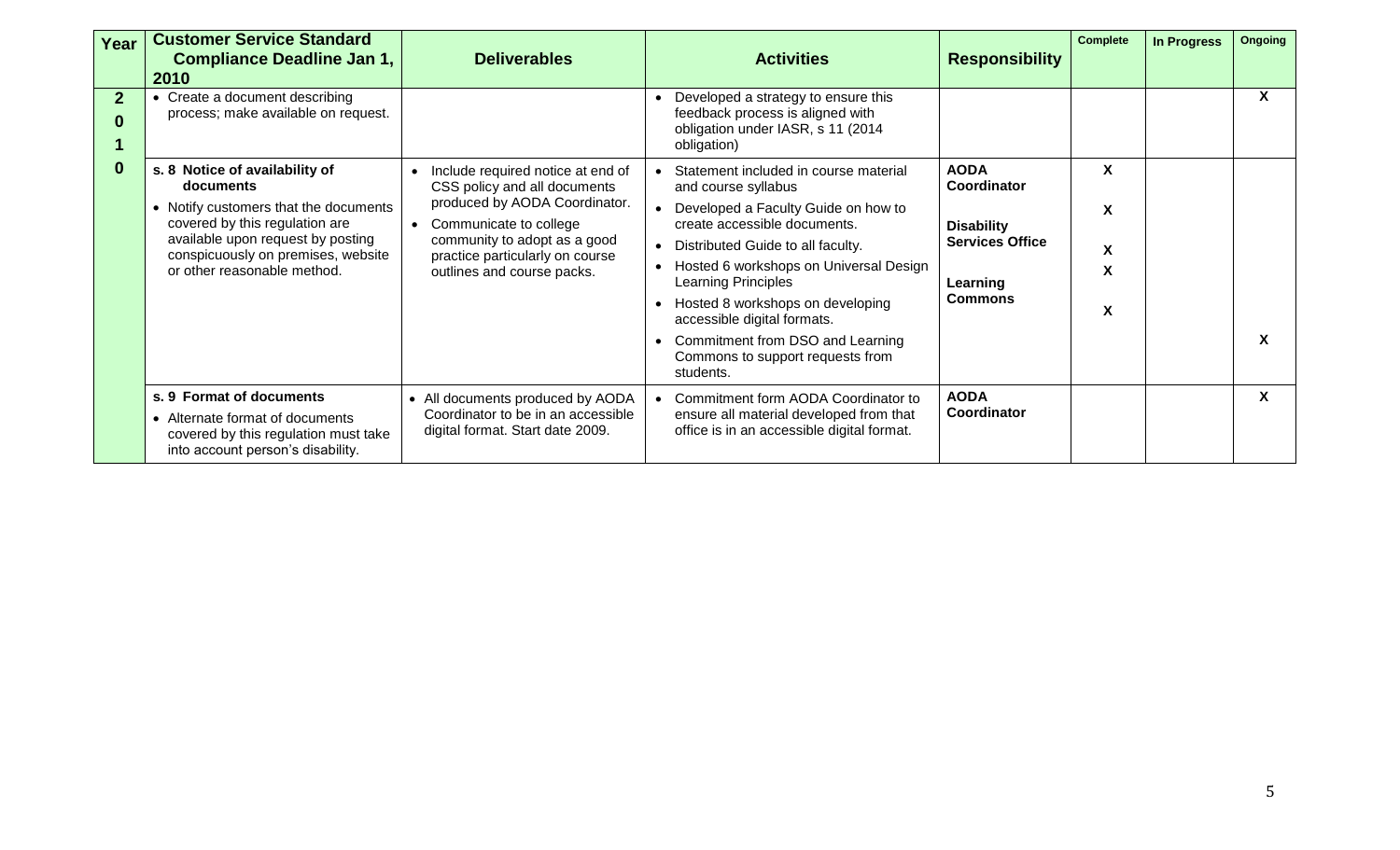## **AODA, Integrated Accessibility Standards Regulation, (O. Reg. 191/11) December 2012**

| Year                                                           | <b>Information &amp; Communication</b><br><b>Standards Compliance</b><br>Deadline Jan 1, 2010                                                                                       | <b>Deliverables</b>                                                             | <b>Activities</b>                                                                                                                                                                                                                                                                                                                                                                                                                                                                                                                                                                                                                                                                                                                                                                  | <b>Responsibility</b>                                                                                                                                                                                                       | <b>Complete</b>                      | <b>In Progress</b> | <b>Ongoing</b> |
|----------------------------------------------------------------|-------------------------------------------------------------------------------------------------------------------------------------------------------------------------------------|---------------------------------------------------------------------------------|------------------------------------------------------------------------------------------------------------------------------------------------------------------------------------------------------------------------------------------------------------------------------------------------------------------------------------------------------------------------------------------------------------------------------------------------------------------------------------------------------------------------------------------------------------------------------------------------------------------------------------------------------------------------------------------------------------------------------------------------------------------------------------|-----------------------------------------------------------------------------------------------------------------------------------------------------------------------------------------------------------------------------|--------------------------------------|--------------------|----------------|
| $\overline{\mathbf{2}}$<br>$\bf{0}$<br>$\overline{\mathbf{2}}$ | s. 13 Emergency and public safety<br>information<br>Make information available to<br>public in an accessible format or<br>with appropriate communication<br>supports, upon request. | Update and ensure Emergency<br>Procedures Manual is in an<br>accessible format. | <b>Created Emergency Procedures Manual</b><br>in Apr 2012; updated with Waterfront<br>campus information in Oct 2012.<br>Posted accessible format version of<br>manual to GBC website Nov 2012.<br>Notified college employees by email of<br>new manual.<br>Created emergency response information<br>for students with disabilities who may<br>want an individualized response plan.<br>Established a communication plan to<br>deliver information to students.<br>Piloting effectiveness of communication<br>plan at Waterfront Campus (for<br>completion November 2012).<br>Ordered signage for all campuses.<br>Commitment to communication to all<br>staff, employees, students and<br>community members at minimum 2 times<br>a year.<br>• Upgrade all signage around spaces | Occupational<br><b>Health and</b><br><b>Safety</b><br><b>AODA</b><br>Coordinator<br>Occupational<br><b>Health and</b><br><b>Safety</b><br>Human<br><b>Resources</b><br><b>Student Affairs</b><br>Learning<br><b>Commons</b> | X<br>X<br>X<br>X<br>X<br>X<br>X<br>X |                    | X              |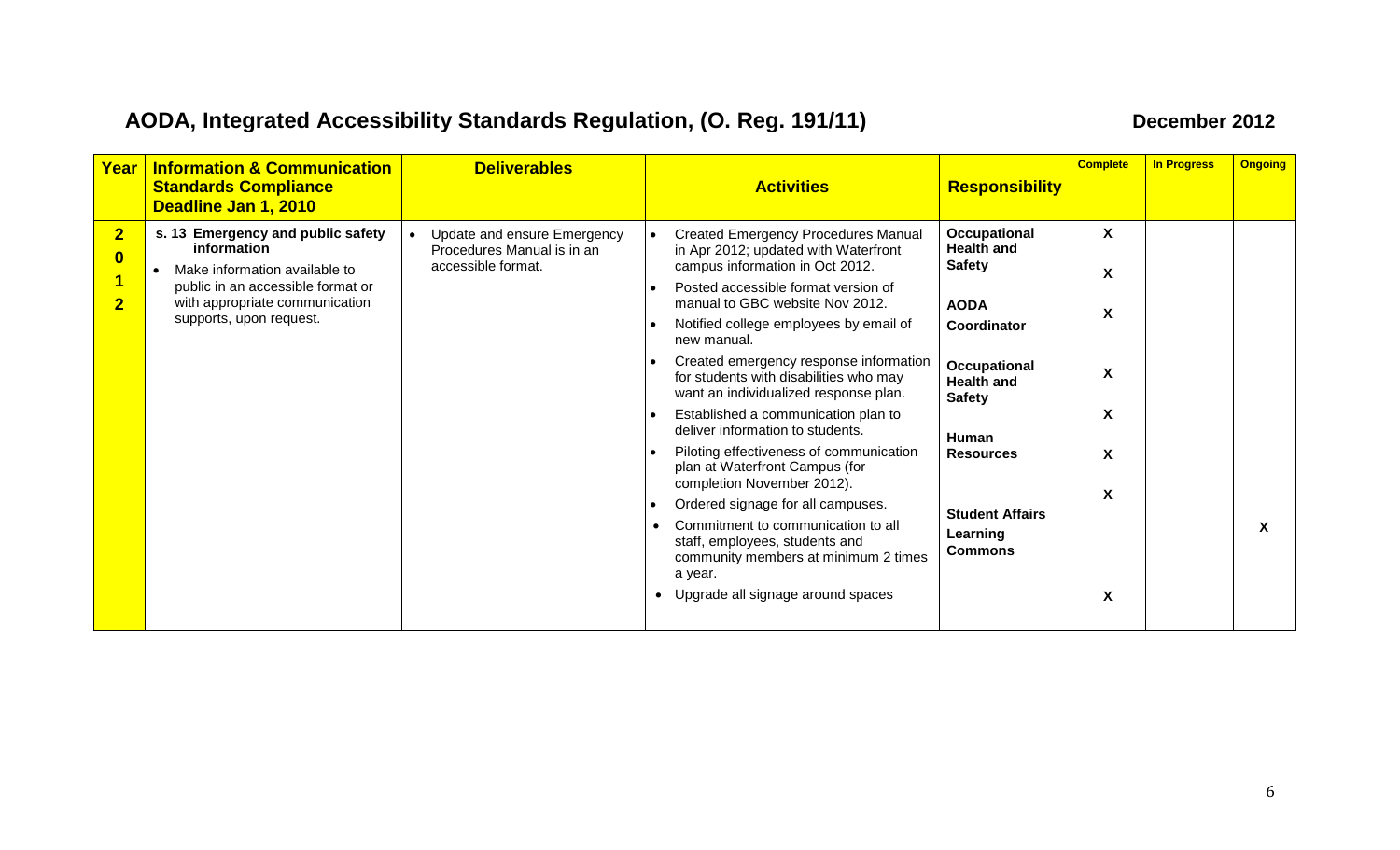| Year                       | <b>Employment Standards</b>                                                                                                                                                                                 | <b>Deliverables</b>          | <b>Activities</b>                                                                                                                                                                                                                                                                                                                                    | Responsibility                                                                                                       | <b>Complete</b> | <b>In Progress</b> | <b>Ongoing</b> |
|----------------------------|-------------------------------------------------------------------------------------------------------------------------------------------------------------------------------------------------------------|------------------------------|------------------------------------------------------------------------------------------------------------------------------------------------------------------------------------------------------------------------------------------------------------------------------------------------------------------------------------------------------|----------------------------------------------------------------------------------------------------------------------|-----------------|--------------------|----------------|
| $\bf{0}$<br>$\overline{2}$ | s. 27 Workplace emergency<br>response information<br>Provide individualized workplace<br>emergency response information to<br>employees who have a disability if<br>disability is such that it is necessary | Develop process for college. | Processed developed (2011).<br>Presented new process to College<br>Council in 2011 & Process endorsed by<br>College Council in 2011.<br>Included in college Emergency<br>Procedures Manual completed Apr 2012.<br>Incorporated communication of this<br>process in hiring practices.<br>Communicated the process to all<br>employees of the College. | Occupational<br><b>Health and</b><br><b>Safety</b><br><b>AODA</b><br>Coordinator<br><b>Human</b><br><b>Resources</b> | $\mathbf{v}$    |                    |                |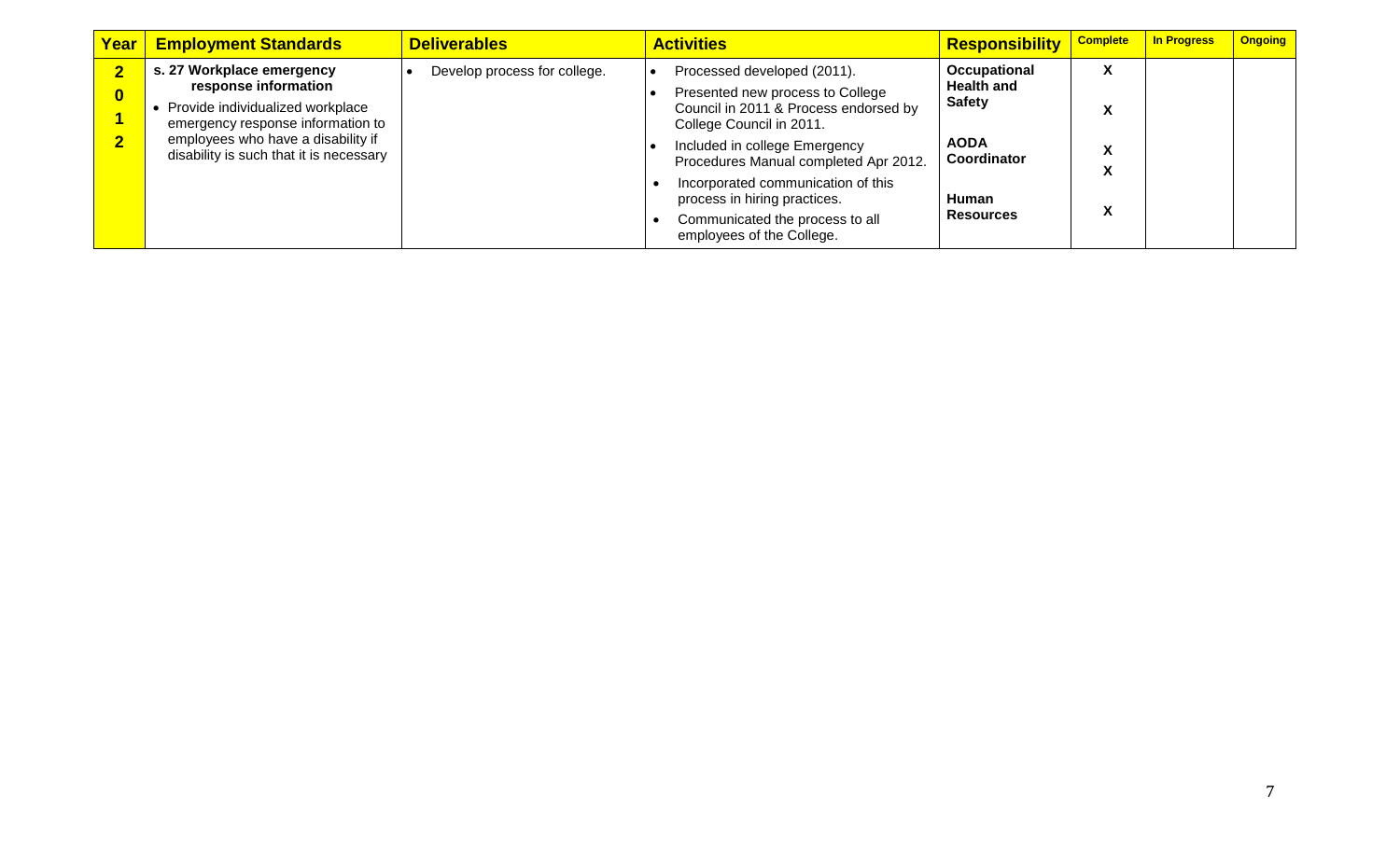| Year                            | <b>General</b><br><b>Compliance</b><br><b>Requirements</b><br>Deadline Jan 1, 2010                                                                                                                                                                                                                                                                                                                                | <b>Deliverables</b>                                                                         | <b>Activities</b>                                                                                                                                                                                                                                                                                                                                                                                                                                                                                                                                                                                        | <b>Responsibility</b>                                                                                                                         | <b>Complete</b>                  | <b>In Progress</b> | <b>Ongoing</b>                                                    |
|---------------------------------|-------------------------------------------------------------------------------------------------------------------------------------------------------------------------------------------------------------------------------------------------------------------------------------------------------------------------------------------------------------------------------------------------------------------|---------------------------------------------------------------------------------------------|----------------------------------------------------------------------------------------------------------------------------------------------------------------------------------------------------------------------------------------------------------------------------------------------------------------------------------------------------------------------------------------------------------------------------------------------------------------------------------------------------------------------------------------------------------------------------------------------------------|-----------------------------------------------------------------------------------------------------------------------------------------------|----------------------------------|--------------------|-------------------------------------------------------------------|
| $\overline{2}$<br>$\bf{0}$<br>3 | s. 3 Accessibility Policies<br>Develop, implement and maintain<br>policies about what GBC will do to<br>meet the IASR requirements and<br>become more accessible<br>s. 4 Accessibility Plans                                                                                                                                                                                                                      | • Prepare a policy.<br>Multi-year plan                                                      | Prepared and received approval of<br>Policies.<br>• Asked divisions to appoint<br>representatives to a cross-college AODA<br>Committee to provide divisional input on<br>this and all accessibility-related initiatives<br>during SMC presentation in 2011.<br>Post on AODA Website Page.<br>Ensure document is in an accessible<br>digital format<br>• Prepared multi-year plan.                                                                                                                                                                                                                        | <b>AODA</b><br><b>Coordinator</b><br><b>Senior</b><br><b>Management</b><br><b>Committee</b><br><b>AODA</b><br><b>Committee</b><br><b>AODA</b> | X<br>$\mathsf{x}$<br>X<br>X<br>X |                    |                                                                   |
|                                 | • Create multi-year plan (5 years)<br>outlining strategic direction to<br>prevent and remove barriers, post<br>plan and make accessible.<br>• Plans be reviewed in consultation<br>with persons with disabilities<br>• Prepare annual status report on the<br>progress taken, post status report<br>and make accessible<br>• Consult with persons with disabilities<br>or an accessibility advisory<br>committee. | Prepare 5-year plan.<br>Receive input from consultations<br>with persons with disabilities. | • Established an AODA Advisory Committee<br>with representation from students and<br>employees with disabilities; employees<br>who work with students with disabilities;<br>Disability Services; AODA Coordinator.<br>• Receive input from persons with disabilities<br>regularly (GBC, AODA Advisory<br>Committee).<br>• Prepare status report of all elements of<br>plan that are completed and or are being<br>implemented.<br>• Divisions / Departments commitment to<br>engage in their accessibility obligations,<br>including accessibility planning and<br>reporting on initiatives and progress | Coordinator<br><b>AODA Advisory</b><br><b>Committee</b><br><b>AODA</b><br><b>Committee</b><br>Divisions /<br><b>Departments</b>               | $\mathbf{x}$                     |                    | $\boldsymbol{\mathsf{X}}$<br>$\boldsymbol{X}$<br>$\boldsymbol{X}$ |
|                                 | s. 5 Procuring or acquiring goods,<br>services or facilities<br>• Incorporate accessibility criteria<br>and features; if not possible,<br>provide explanation upon request.                                                                                                                                                                                                                                       | Develop accessibility-related<br>resources and information.                                 | Provided accessibility-related resources<br>and information to Procurement.<br>Incorporate accessibility language<br>integrated into procurement policies.<br>Create accessibility strategy for<br>procurement processes to ensure<br>appropriate language used.                                                                                                                                                                                                                                                                                                                                         | <b>Procurement</b><br><b>AODA</b><br>Coordinator<br><b>Facilities</b><br><b>Management</b>                                                    | $\mathbf{x}$<br>X                |                    | $\boldsymbol{X}$                                                  |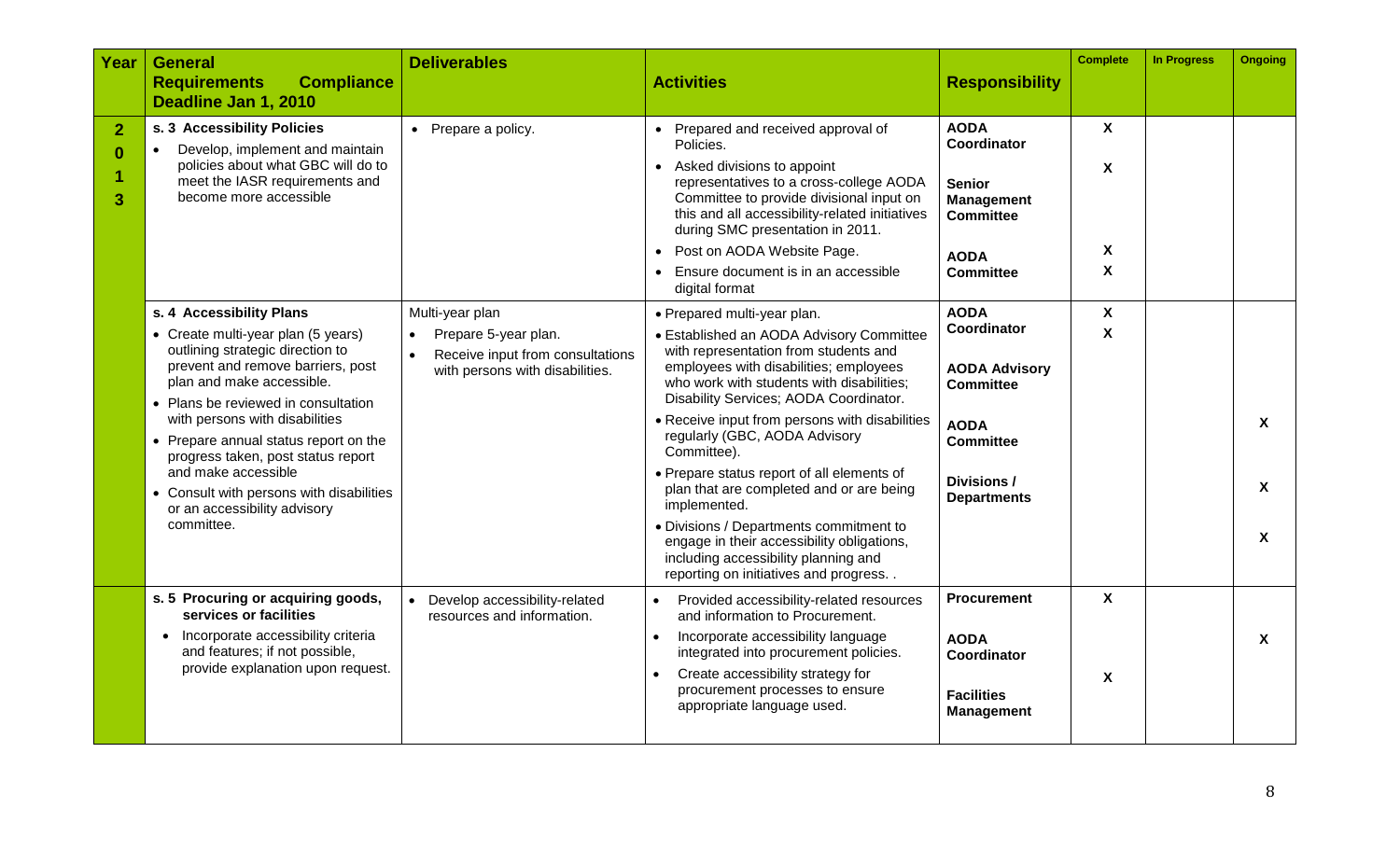| Year                            | <b>General</b>                                                                                                                                                                                                                                                                                                                                                                                                                                | <b>Deliverables</b>                                                                                                         |                                                                                                                                                                                                                                                                                                                                                                                                                                                                                                                                                                                                                                         |                                                                                                                                                | <b>Complete</b>                                     | <b>In Progress</b> | <b>Ongoing</b>                                                |
|---------------------------------|-----------------------------------------------------------------------------------------------------------------------------------------------------------------------------------------------------------------------------------------------------------------------------------------------------------------------------------------------------------------------------------------------------------------------------------------------|-----------------------------------------------------------------------------------------------------------------------------|-----------------------------------------------------------------------------------------------------------------------------------------------------------------------------------------------------------------------------------------------------------------------------------------------------------------------------------------------------------------------------------------------------------------------------------------------------------------------------------------------------------------------------------------------------------------------------------------------------------------------------------------|------------------------------------------------------------------------------------------------------------------------------------------------|-----------------------------------------------------|--------------------|---------------------------------------------------------------|
|                                 | <b>Compliance</b><br><b>Requirements</b><br>Deadline Jan 1, 2010                                                                                                                                                                                                                                                                                                                                                                              |                                                                                                                             | <b>Activities</b>                                                                                                                                                                                                                                                                                                                                                                                                                                                                                                                                                                                                                       | <b>Responsibility</b>                                                                                                                          |                                                     |                    |                                                               |
| $\overline{2}$<br>$\bf{0}$<br>3 | s. 3 Accessibility Policies<br>Develop, implement and maintain<br>$\bullet$<br>policies about what GBC will do to<br>meet the IASR requirements and<br>become more accessible                                                                                                                                                                                                                                                                 | • Prepare a policy.                                                                                                         | Prepared and received approval of<br>Policies.<br>• Asked divisions to appoint<br>representatives to a cross-college AODA<br>Committee to provide divisional input on<br>this and all accessibility-related initiatives<br>during SMC presentation in 2011.<br>Post on AODA Website Page.<br>Ensure document is in an accessible<br>digital format                                                                                                                                                                                                                                                                                      | <b>AODA</b><br>Coordinator<br><b>Senior</b><br><b>Management</b><br><b>Committee</b><br><b>AODA</b><br><b>Committee</b>                        | X<br>$\boldsymbol{\mathsf{X}}$<br>X<br>$\mathsf{x}$ |                    |                                                               |
|                                 | s. 4 Accessibility Plans<br>• Create multi-year plan (5 years)<br>outlining strategic direction to<br>prevent and remove barriers, post<br>plan and make accessible.<br>• Plans be reviewed in consultation<br>with persons with disabilities<br>• Prepare annual status report on the<br>progress taken, post status report<br>and make accessible<br>• Consult with persons with disabilities<br>or an accessibility advisory<br>committee. | Multi-year plan<br>Prepare 5-year plan.<br>$\bullet$<br>Receive input from consultations<br>with persons with disabilities. | • Prepared multi-year plan.<br>• Established an AODA Advisory Committee<br>with representation from students and<br>employees with disabilities; employees<br>who work with students with disabilities;<br>Disability Services; AODA Coordinator.<br>• Receive input from persons with disabilities<br>regularly (GBC, AODA Advisory<br>Committee).<br>• Prepare status report of all elements of<br>plan that are completed and or are being<br>implemented.<br>• Divisions / Departments commitment to<br>engage in their accessibility obligations,<br>including accessibility planning and<br>reporting on initiatives and progress | <b>AODA</b><br>Coordinator<br><b>AODA Advisory</b><br><b>Committee</b><br><b>AODA</b><br><b>Committee</b><br>Divisions /<br><b>Departments</b> | X<br>X                                              |                    | $\boldsymbol{\mathsf{X}}$<br>$\mathbf{x}$<br>$\boldsymbol{X}$ |
|                                 |                                                                                                                                                                                                                                                                                                                                                                                                                                               |                                                                                                                             | Standards guide around spaces /<br>facilities being prepared.<br>Develop a strategy to communicate<br>procurement policies and practices to<br>employees and divisions.<br>Establish a Procurement Task Force to<br>support procurement of accessible<br>goods, service and facilities when<br>practicable.                                                                                                                                                                                                                                                                                                                             |                                                                                                                                                |                                                     |                    |                                                               |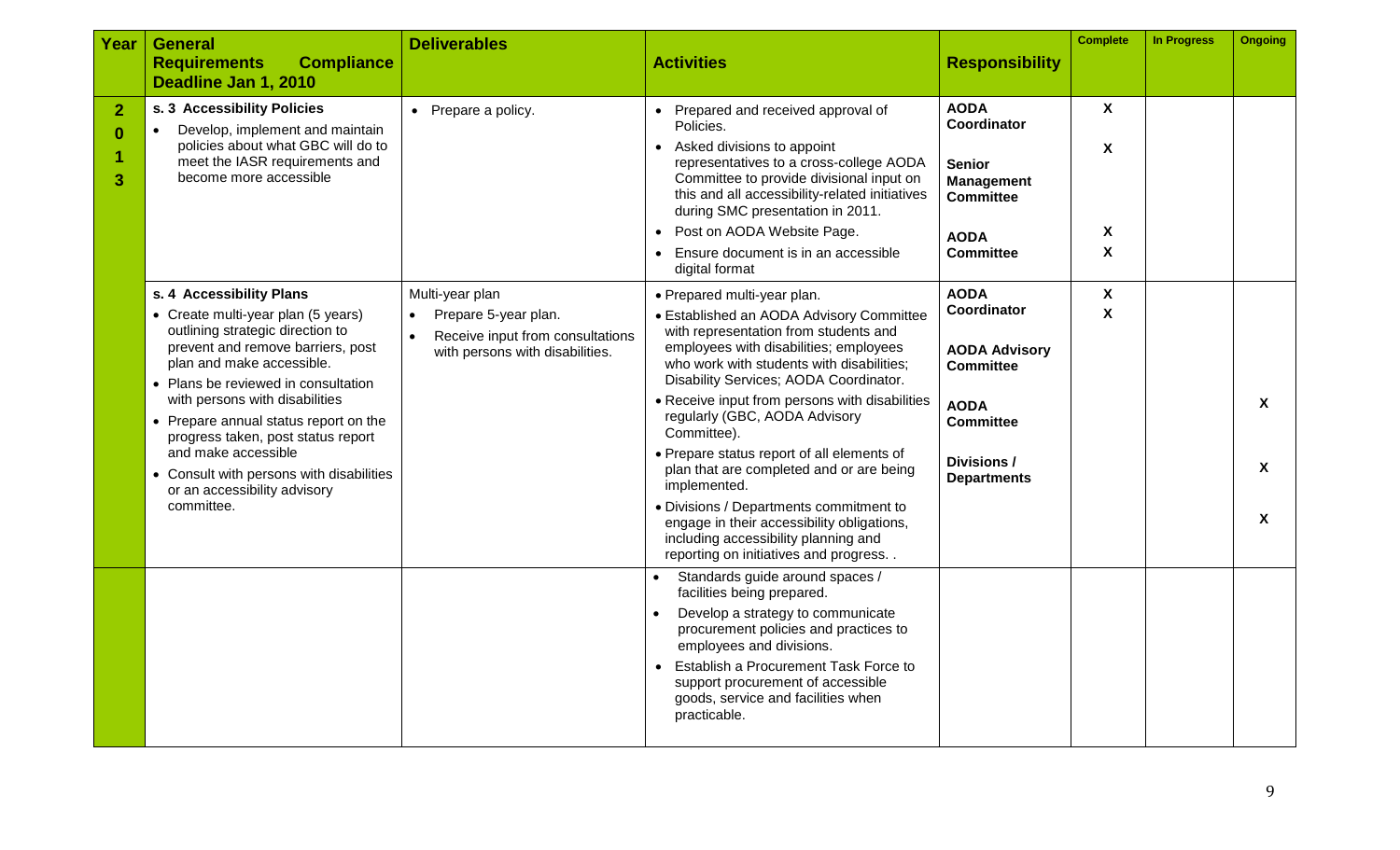| Year                     | <b>General</b><br><b>Compliance</b><br><b>Requirements</b>                                                                                                                                                                                                                                       | <b>Deliverables</b>                                                                                      | <b>Activities</b>                                                                                                                                                                                                                                                                                                                                      | <b>Responsibility</b>                                                                                                   | <b>Complete</b>  | <b>In Progress</b> | <b>Ongoing</b>            |
|--------------------------|--------------------------------------------------------------------------------------------------------------------------------------------------------------------------------------------------------------------------------------------------------------------------------------------------|----------------------------------------------------------------------------------------------------------|--------------------------------------------------------------------------------------------------------------------------------------------------------------------------------------------------------------------------------------------------------------------------------------------------------------------------------------------------------|-------------------------------------------------------------------------------------------------------------------------|------------------|--------------------|---------------------------|
|                          | Deadline Jan 1, 2010                                                                                                                                                                                                                                                                             |                                                                                                          |                                                                                                                                                                                                                                                                                                                                                        |                                                                                                                         |                  |                    |                           |
| $\overline{2}$<br>0<br>3 | s. 3 Accessibility Policies<br>Develop, implement and maintain<br>policies about what GBC will do to<br>meet the IASR requirements and<br>become more accessible                                                                                                                                 | • Prepare a policy.                                                                                      | • Prepared and received approval of<br>Policies.<br>• Asked divisions to appoint<br>representatives to a cross-college AODA<br>Committee to provide divisional input on<br>this and all accessibility-related initiatives<br>during SMC presentation in 2011.<br>• Post on AODA Website Page.<br>Ensure document is in an accessible<br>digital format | <b>AODA</b><br>Coordinator<br><b>Senior</b><br><b>Management</b><br><b>Committee</b><br><b>AODA</b><br><b>Committee</b> | X<br>X<br>Χ<br>X |                    |                           |
|                          | s. 4 Accessibility Plans                                                                                                                                                                                                                                                                         | Multi-year plan                                                                                          | • Prepared multi-year plan.                                                                                                                                                                                                                                                                                                                            | <b>AODA</b>                                                                                                             | X                |                    |                           |
|                          | • Create multi-year plan (5 years)<br>outlining strategic direction to<br>prevent and remove barriers, post<br>plan and make accessible.<br>• Plans be reviewed in consultation<br>with persons with disabilities<br>• Prepare annual status report on the<br>progress taken, post status report | Prepare 5-year plan.<br>$\bullet$<br>Receive input from consultations<br>with persons with disabilities. | • Established an AODA Advisory Committee<br>with representation from students and<br>employees with disabilities; employees<br>who work with students with disabilities;<br>Disability Services; AODA Coordinator.<br>• Receive input from persons with disabilities<br>regularly (GBC, AODA Advisory<br>Committee).                                   | Coordinator<br><b>AODA Advisory</b><br><b>Committee</b><br><b>AODA</b><br><b>Committee</b>                              | X                |                    | $\mathbf{x}$              |
|                          | and make accessible<br>• Consult with persons with disabilities<br>or an accessibility advisory                                                                                                                                                                                                  |                                                                                                          | • Prepare status report of all elements of<br>plan that are completed and or are being<br>implemented.                                                                                                                                                                                                                                                 | Divisions /<br><b>Departments</b>                                                                                       |                  |                    | $\mathbf{x}$              |
|                          | committee.                                                                                                                                                                                                                                                                                       |                                                                                                          | • Divisions / Departments commitment to<br>engage in their accessibility obligations,<br>including accessibility planning and<br>reporting on initiatives and progress                                                                                                                                                                                 |                                                                                                                         |                  |                    | $\mathbf{x}$              |
|                          | s. 6 Self-serve kiosks<br>Incorporate accessibility features<br>$\bullet$<br>when designing, procuring or<br>acquiring self-serve kiosks.                                                                                                                                                        | Resource acceptable standards<br>and build obligation into<br>procurement process.                       | Built into procurement process.<br>Communicate this obligation to all areas.<br>$\bullet$                                                                                                                                                                                                                                                              | <b>Procurement</b><br><b>All Areas</b>                                                                                  | $\mathsf{X}$     |                    | $\boldsymbol{\mathsf{X}}$ |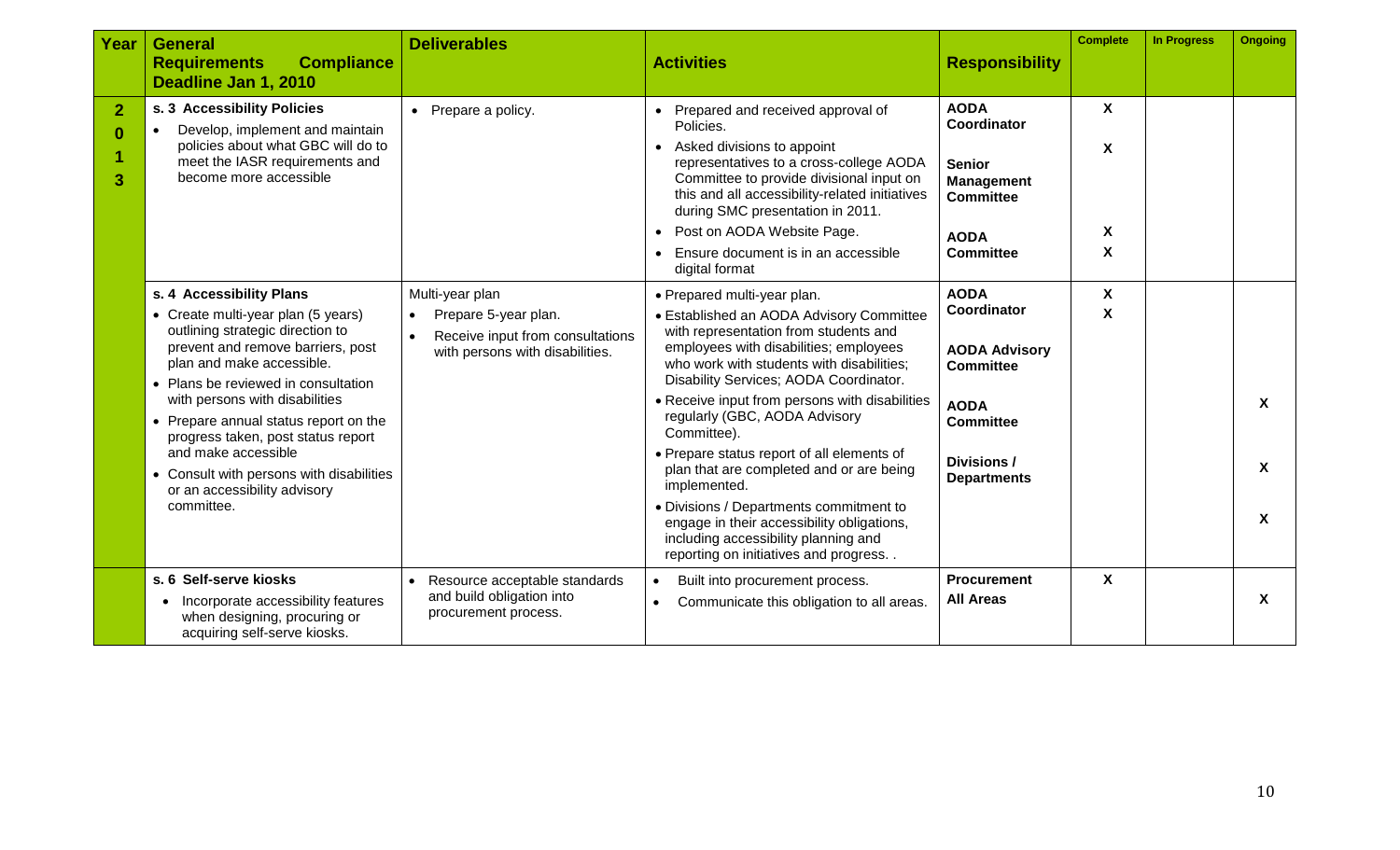| Year                            | <b>Information &amp;</b><br><b>Communication Standards</b>                                                                                                                                                                                                                                                                                                                 | <b>Deliverables</b>                                                                                                                                                                                                               | <b>Activities</b>                                                                                                                                                                                                                                                                                                                                                                                                                                                                                                                                                                                                                                                                                                                                                               | <b>Responsibility</b>                                                                                                                      | <b>Complete</b>                                                                                         | <b>In Progress</b> | <b>Ongoing</b> |
|---------------------------------|----------------------------------------------------------------------------------------------------------------------------------------------------------------------------------------------------------------------------------------------------------------------------------------------------------------------------------------------------------------------------|-----------------------------------------------------------------------------------------------------------------------------------------------------------------------------------------------------------------------------------|---------------------------------------------------------------------------------------------------------------------------------------------------------------------------------------------------------------------------------------------------------------------------------------------------------------------------------------------------------------------------------------------------------------------------------------------------------------------------------------------------------------------------------------------------------------------------------------------------------------------------------------------------------------------------------------------------------------------------------------------------------------------------------|--------------------------------------------------------------------------------------------------------------------------------------------|---------------------------------------------------------------------------------------------------------|--------------------|----------------|
| 2 <sub>1</sub><br>$\bf{0}$<br>3 | s. 15 Education and training<br>resources and materials,<br>etc.<br>• Provide educational or training<br>resources or materials in an<br>accessible format, upon request.<br>• Procure or obtain accessible or<br>conversion-ready electronic format<br>of training resources or material<br>where available.<br>• Arrange to provide comparable if<br>cannot be procured. | Providing accessible format<br>$\bullet$<br>materials upon request.<br>Identified that librarians have the<br>$\bullet$<br>knowledge to help faculty convert<br>non-accessible course packs into<br>digitally accessible formats. | Disability Services Office continues to<br>$\bullet$<br>provide support to students.<br>Disability Services Office joined<br>Alternative Educational Resources of<br>Ontario (AERO).<br>$\bullet$<br>Procurement incorporated this into draft<br>procurement policy (s. 5), identified in<br>draft accessibility policy (s. 3).<br>Develop a process is to communicate to<br>faculty the supports available to them<br>from Learning Commons staff.<br>Centre's/Schools to take ownership of<br>implementing a process to facilitate or<br>adapt all inaccessible educational and<br>training resources.<br>Develop an Accessibility Checklist when<br>procuring resources such as databases<br>(Library).<br>Information on Accessible Library<br>Services on Library webpage. | <b>Student Affairs</b><br>Learning<br><b>Commons</b><br><b>AODA</b><br>Coordinator<br><b>Procurement</b><br>All Center /<br><b>Schools</b> | $\boldsymbol{\mathsf{X}}$<br>X<br>X<br>X<br>X<br>$\boldsymbol{\mathsf{X}}$<br>$\boldsymbol{\mathsf{X}}$ |                    |                |
|                                 | s. 16 Training to educators<br>• Provide educators with<br>accessibility awareness training<br>related to accessible program or<br>course delivery and instruction.<br>• Keep record of training, dates and<br>number of individuals trained.                                                                                                                              | Develop and deliver awareness<br>$\bullet$<br>training to educators.                                                                                                                                                              | • Lead a sector-wide project to develop<br>training.<br>• Will ensure all new hires (educators)<br>complete the training.<br>• To create on-going PD for faculty in UDL.<br>• Post resources and best practice<br>references.<br>• Embedding accessibility into the overall e-<br>learning strategy at the college.                                                                                                                                                                                                                                                                                                                                                                                                                                                             | <b>AODA</b><br>Coordinator<br><b>Staff Development</b><br><b>Human Resources</b><br>Library<br><b>Staff Development</b><br>E-learning      | $\pmb{\chi}$<br>$\boldsymbol{\mathsf{X}}$<br>X<br>$\boldsymbol{\mathsf{X}}$<br>X                        |                    |                |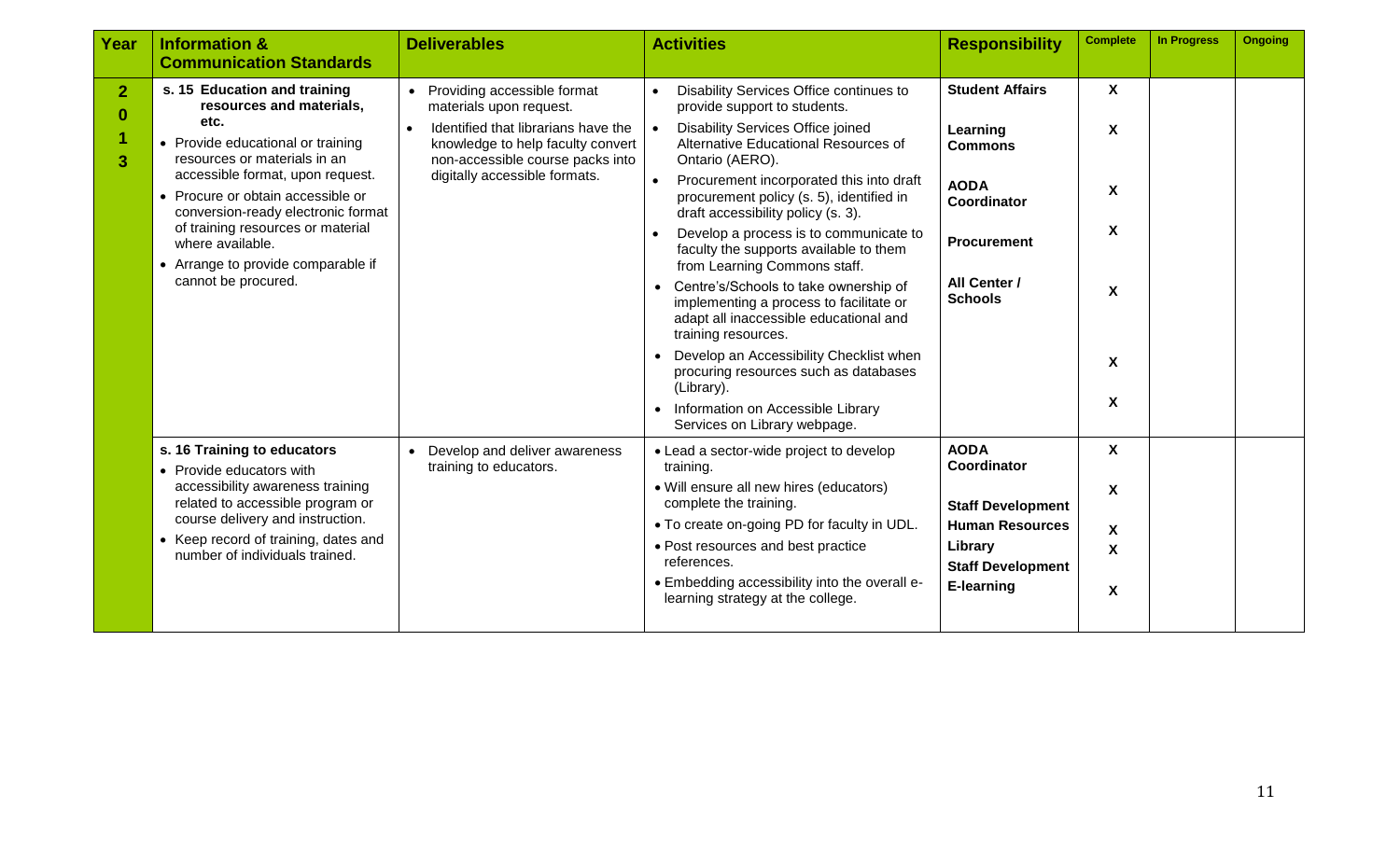| Year         | <b>General Requirements</b>                                                                                                                                                                                                                                                                                                                                                                                                                                                                             | <b>Deliverables</b>                                      | <b>Activities</b>                                                                                                                                                                                                                                                                                                                                                           | <b>Responsibility</b>                                                            | <b>Complete</b>       | <b>In Progress</b> | <b>Ongoing</b> |
|--------------|---------------------------------------------------------------------------------------------------------------------------------------------------------------------------------------------------------------------------------------------------------------------------------------------------------------------------------------------------------------------------------------------------------------------------------------------------------------------------------------------------------|----------------------------------------------------------|-----------------------------------------------------------------------------------------------------------------------------------------------------------------------------------------------------------------------------------------------------------------------------------------------------------------------------------------------------------------------------|----------------------------------------------------------------------------------|-----------------------|--------------------|----------------|
| $\mathbf{2}$ | s. 7 Training<br>• Train all employees, volunteers,<br>persons developing policies, and<br>all others providing goods,<br>services or facilities on behalf of<br>college on requirements of IASR<br>standards and on OHRC as it<br>pertains to disabilities.<br>• Ensure training on standards and<br>OHRC is appropriate to duties of<br>employees, volunteers and others.<br>• Provide ongoing training in respect<br>to any changes.<br>• Keep record of training, dates<br>trained, number trained. | • Source and or develop training to<br>meet requirement. | Secure training to meet obligation.<br>Develop a strategy to communicate the<br>training requirements to all employees<br>and volunteers.<br>Ensure training available to employees<br>and volunteers in an accessible format.<br>Ensure we track completion of required<br>training.<br>Develop a strategy to ensure compliance<br>of all Con Ed employees and volunteers. | <b>AODA</b><br>Coordinator<br><b>Staff Development</b><br><b>Human Resources</b> | X<br>X<br>X<br>X<br>X |                    |                |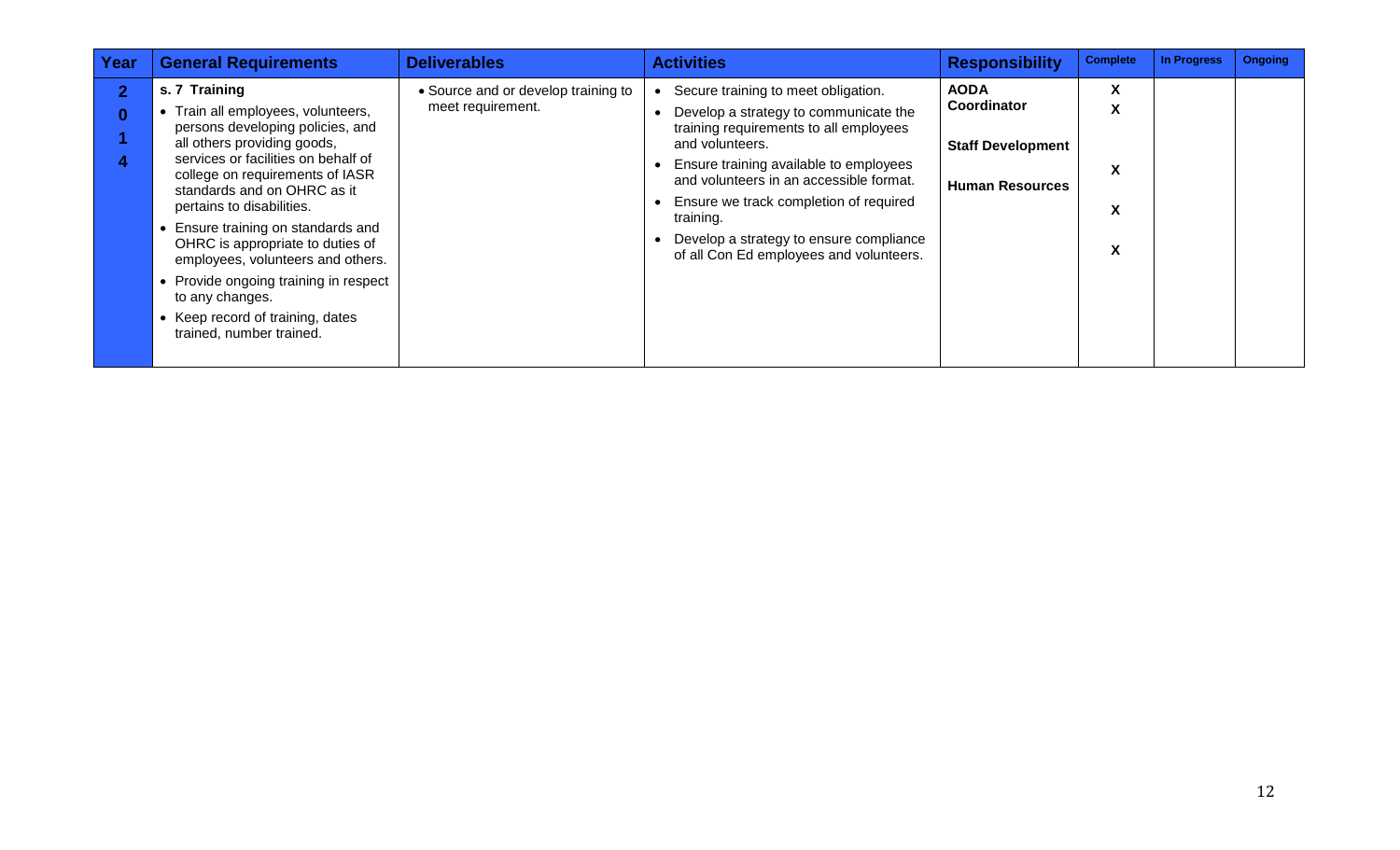| Year                | <b>Information and</b><br><b>Communication Standards</b>                                                                                                                                                                                                                              | <b>Deliverables</b>                                                                                                  | <b>Activities</b>                                                                                                                                                                                                                                                    | <b>Responsibility</b>                                                   | <b>Complete</b>           | <b>In Progress</b> | <b>Ongoing</b> |
|---------------------|---------------------------------------------------------------------------------------------------------------------------------------------------------------------------------------------------------------------------------------------------------------------------------------|----------------------------------------------------------------------------------------------------------------------|----------------------------------------------------------------------------------------------------------------------------------------------------------------------------------------------------------------------------------------------------------------------|-------------------------------------------------------------------------|---------------------------|--------------------|----------------|
| 2 <sub>1</sub><br>0 | s. 11 Accessible feedback<br>processes<br>• Ensure feedback processes are<br>accessible by providing accessible<br>formats or arranging for<br>communication supports, upon<br>request.<br>• Notify public about availability of<br>accessible formats and<br>communication supports. | • Feedback process has been<br>established under the customer<br>service standards.                                  | • Feedback process created.<br>• Develop a strategy to embed the feedback<br>process into all processes across the<br>college.<br>• Develop communication strategy to ensure<br>all faculty, staff, students and community<br>members are aware of feedback process. | <b>AODA</b><br>Coordinator<br><b>DEHRS</b><br><b>All Service Areas.</b> | X<br>X<br>X               |                    |                |
|                     | s. 14 New Internet websites and<br>web content<br>• Conform to WCAG 2.0, initially<br>Level A.<br>(Applies to websites, web content                                                                                                                                                   | New website to be upgraded to<br>Level A.<br>Content to ensure it is accessible<br>$\bullet$<br>(level A compliant). | • Create awareness of obligation.<br>• Provide resources.<br>• Ensure website and web content, web<br>applications - Level A compliant.                                                                                                                              | <b>AODA</b><br>Coordinator                                              | X<br>X<br>X               |                    |                |
|                     | and web-based applications that<br>college controls directly or through<br>contractual relationship)<br><b>NOTE: Obligation applies to web</b><br>content published after Jan. 1,                                                                                                     |                                                                                                                      | <b>External Facing Websites</b><br>Web Publishing Team - responsible for<br>georgebrown.ca and the chefshouse.ca                                                                                                                                                     | Website<br>publishing team                                              | X                         |                    |                |
|                     | 2012.                                                                                                                                                                                                                                                                                 |                                                                                                                      | Miscellaneous Owners of Websites -<br>Responsible for websites / content e.g.,<br>Library, Continuing Education, Athletics, etc.                                                                                                                                     | <b>Miscellaneous</b>                                                    | X                         |                    |                |
|                     |                                                                                                                                                                                                                                                                                       |                                                                                                                      | <b>Software</b>                                                                                                                                                                                                                                                      | IT                                                                      | $\boldsymbol{\mathsf{x}}$ |                    |                |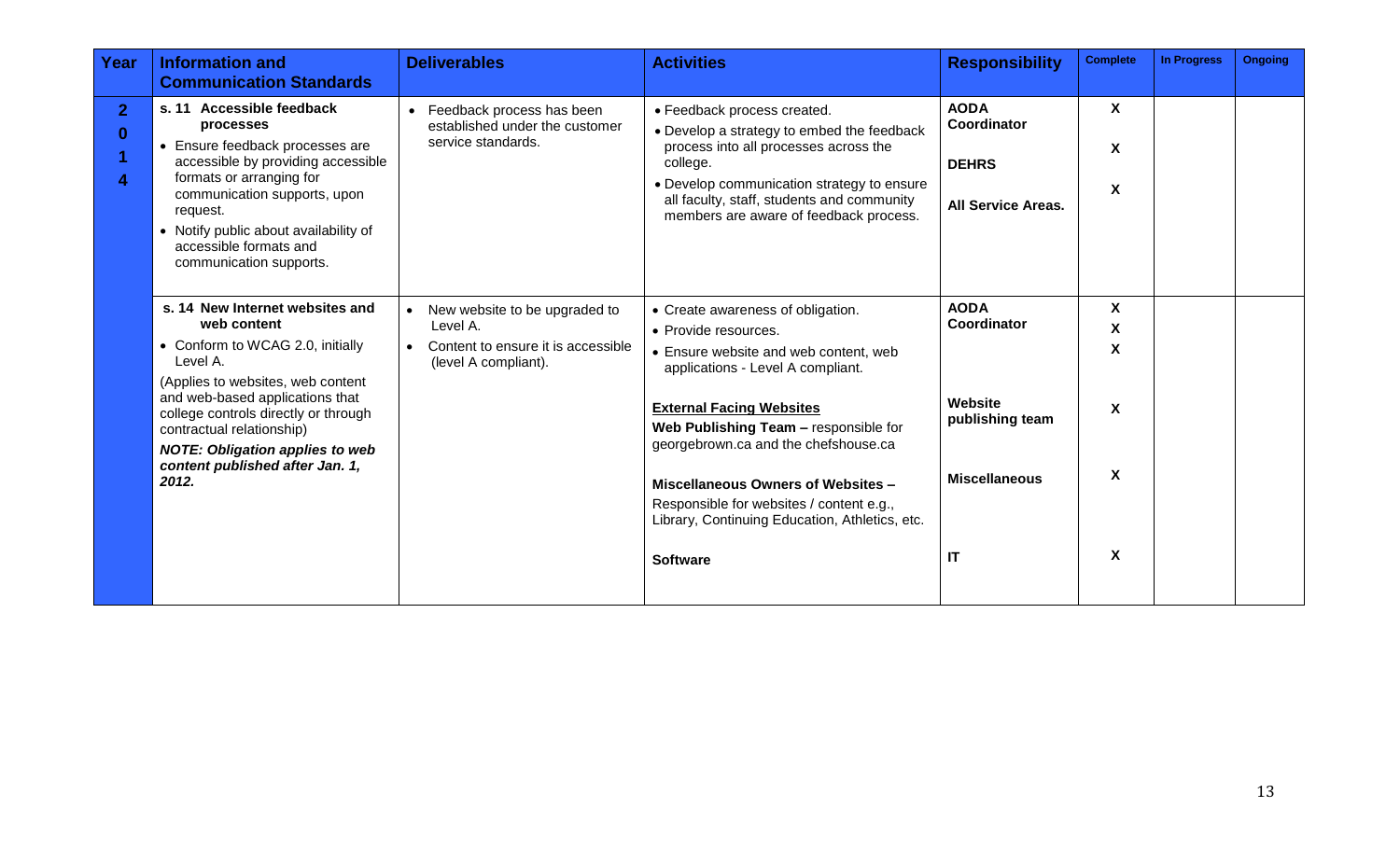| Year                                         | <b>Employment Standards</b>                                                                                                                                                                                                                                                                                                                    | <b>Deliverables</b>                                                                                                                                                                                                                                              | <b>Activities</b>                                                                                                                                                                                                                                                                              | <b>Responsibility</b>                                | <b>Complete</b>                | <b>In Progress</b> | <b>Ongoing</b>            |
|----------------------------------------------|------------------------------------------------------------------------------------------------------------------------------------------------------------------------------------------------------------------------------------------------------------------------------------------------------------------------------------------------|------------------------------------------------------------------------------------------------------------------------------------------------------------------------------------------------------------------------------------------------------------------|------------------------------------------------------------------------------------------------------------------------------------------------------------------------------------------------------------------------------------------------------------------------------------------------|------------------------------------------------------|--------------------------------|--------------------|---------------------------|
| $\mathbf{2}$<br>$\bf{0}$<br>$\boldsymbol{4}$ | s. 22, 23, 24 Recruitment<br>• Notify applicants about the<br>availability of accommodation.<br>• Notify job applicants selected in<br>hiring process that<br>accommodations are available<br>upon request in relation to material<br>or processes to be used.<br>• Consult with the applicant, or<br>arrange to provide the<br>accommodation. | • Prepare communication to notify<br>potential applications about<br>accommodation process.<br>Consult with potential<br>$\bullet$<br>applications when a request is<br>made.<br>Accommodate applicants during<br>$\bullet$<br>the hiring process, upon request. | • Develop a working group to address<br>obligation and align with current HR<br>practices.<br>Develop a workplace accommodation<br>$\bullet$<br>process.<br>• Streamline process for communication of<br>obligations.                                                                          | <b>Human Resources</b><br><b>AODA</b><br>Coordinator | $\mathsf{X}$<br>X              |                    |                           |
|                                              | s. s. 25, 26, 28 Employee<br>accommodation<br>• Inform employees of policies used<br>to support employees with<br>disabilities, including policies on<br>providing job accommodation.<br>Develop a written process for<br>developing documented individual<br>accommodation plans.                                                             | Develop a written process for<br>$\bullet$<br>individualized accommodation<br>plans (IAP).                                                                                                                                                                       | • Included template of Employee<br>Accommodation Process in AODA and<br>IASR sector-wide Toolkit developed by<br>GBC and Algonquin in 2012.<br>Prepare a communication strategy to<br>$\bullet$<br>communicate obligation to all employees.<br>Develop a written process for IAP.<br>$\bullet$ | <b>Human Resource</b>                                | $\boldsymbol{X}$<br>X<br>X     |                    |                           |
|                                              | s. 29 Employees returning to work<br>• Establish a documented return-to-<br>work process.<br>• Process to facilitate RTW and<br>document IAP.                                                                                                                                                                                                  | Prepare a documented return-to-<br>work process in place.<br>Incorporate IAP in RTW process.                                                                                                                                                                     | • Establish Return to Work Process.<br>• Incorporate IAP in to RTW process.<br>• Communication to all employees.                                                                                                                                                                               | Human<br><b>Resources</b>                            | X<br>X                         |                    | $\boldsymbol{\mathsf{X}}$ |
|                                              | s. 30, 31 Performance<br>management, career<br>development and<br>redeployment<br>Take into account disability and<br>accommodation plan when using<br>performance management, when<br>redeploying employees.                                                                                                                                  | Prepare document outlining<br>$\bullet$<br>process to ensure IAP is involved<br>during performance management<br>and redeployment.                                                                                                                               | • Develop Process to address IAP during<br>performance, career development or<br>redeployment.<br>Develop a communication strategy<br>$\bullet$<br>around college-wide AODA obligations.                                                                                                       | <b>Human Resources</b>                               | $\boldsymbol{\mathsf{X}}$<br>X |                    |                           |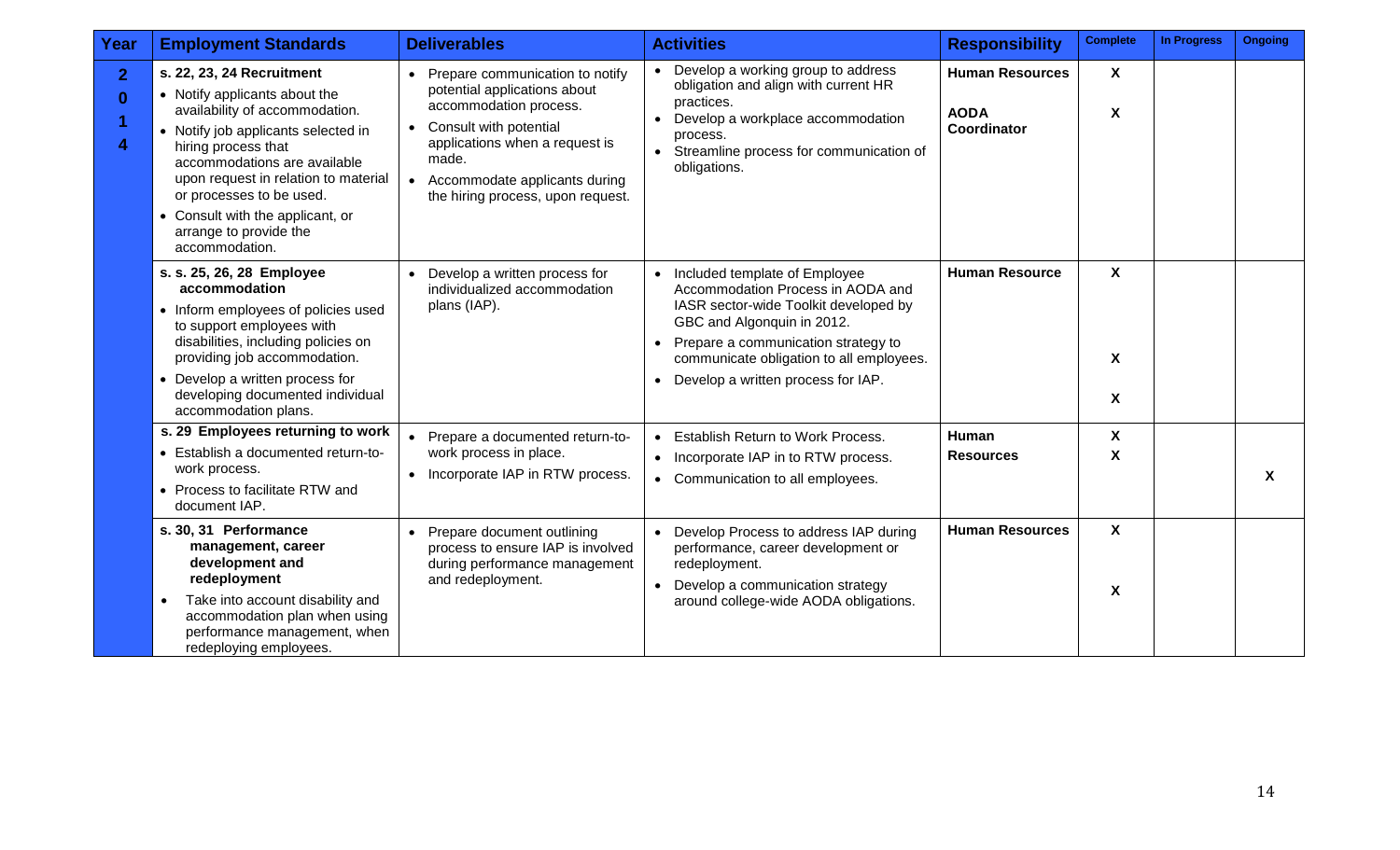| Year                           | <b>Information and</b><br><b>Communication Standards</b>                                                                                                                                                                                              | <b>Deliverables</b>                                   | <b>Activities</b>                                                                                                                                                                                                                                                                                                                                                                                                                                                                                                                                                                                                                                                                                                                                                                                                                                                                                                                                | <b>Responsibility</b>                                                                                                   | <b>Completed</b>               | <b>In Progress</b> | <b>Ongoing</b>                           |
|--------------------------------|-------------------------------------------------------------------------------------------------------------------------------------------------------------------------------------------------------------------------------------------------------|-------------------------------------------------------|--------------------------------------------------------------------------------------------------------------------------------------------------------------------------------------------------------------------------------------------------------------------------------------------------------------------------------------------------------------------------------------------------------------------------------------------------------------------------------------------------------------------------------------------------------------------------------------------------------------------------------------------------------------------------------------------------------------------------------------------------------------------------------------------------------------------------------------------------------------------------------------------------------------------------------------------------|-------------------------------------------------------------------------------------------------------------------------|--------------------------------|--------------------|------------------------------------------|
| $\overline{2}$<br>$\mathbf{0}$ | s. 12 Accessible formats and<br>communication supports<br>• Arrange for accessible formats<br>and communication supports<br>(upon request, in a timely manner,<br>at cost that is no more than<br>regular charge to others).                          | • Prepare a process to facilitate this<br>obligation. | College staff ASL-interpreter role (2009).<br>TextNet, a computer-based TTY service,<br>$\bullet$<br>to all Deaf Staff (2009).<br>UbiDuo technology to support<br>$\bullet$<br>communication for GBC Service Centers<br>(2010).<br>Disability Services Office, Librarians,<br>Academic Excellence, E-learning, Staff<br>Development to support ongoing<br>education on accessible formats and<br>communication supports (see section 15<br>commitments, which will support the<br>overlap with s. 12).<br>College committed to ensure<br>$\bullet$<br>communication supports at all college-<br>wide events: Convocation, President's<br>Breakfast, Town Halls etc. (2008).<br>Coordinate a system wide approach to<br>$\bullet$<br>supporting this obligation.<br>Launched college wide training on how<br>to create accessible documents for all<br>employee groups<br>Developed videos as resources on how<br>to create accessible documents. | <b>AODA</b><br>Coordinator<br><b>Diversity Equity</b><br><b>Human Rights</b><br><b>Services</b><br><b>All Divisions</b> | X<br>$\mathbf{x}$<br>X<br>X    |                    | X<br>$\boldsymbol{\mathsf{X}}$<br>X<br>X |
|                                | s. 18 Educational libraries: print-<br>based resources<br>• Provide, procure or acquire<br>accessible or conversion-ready<br>format of print-based resources<br>(upon request). (Note 1: Special<br>collections and archival material<br>are exempt). | Develop a process to meet this<br>obligation.         | GBC has representation on the HLLR<br>$\bullet$<br>committee, which is working on a<br>sectorial approach to meeting this<br>obligation.<br>Partnered with OCUL to join ACE (e-<br>portal), which makes the university and<br>college library collections accessible. A<br>growing repository of texts in 5 formats<br>(as defined by Copyright Act).                                                                                                                                                                                                                                                                                                                                                                                                                                                                                                                                                                                            | Library                                                                                                                 | X<br>$\boldsymbol{\mathsf{X}}$ |                    |                                          |